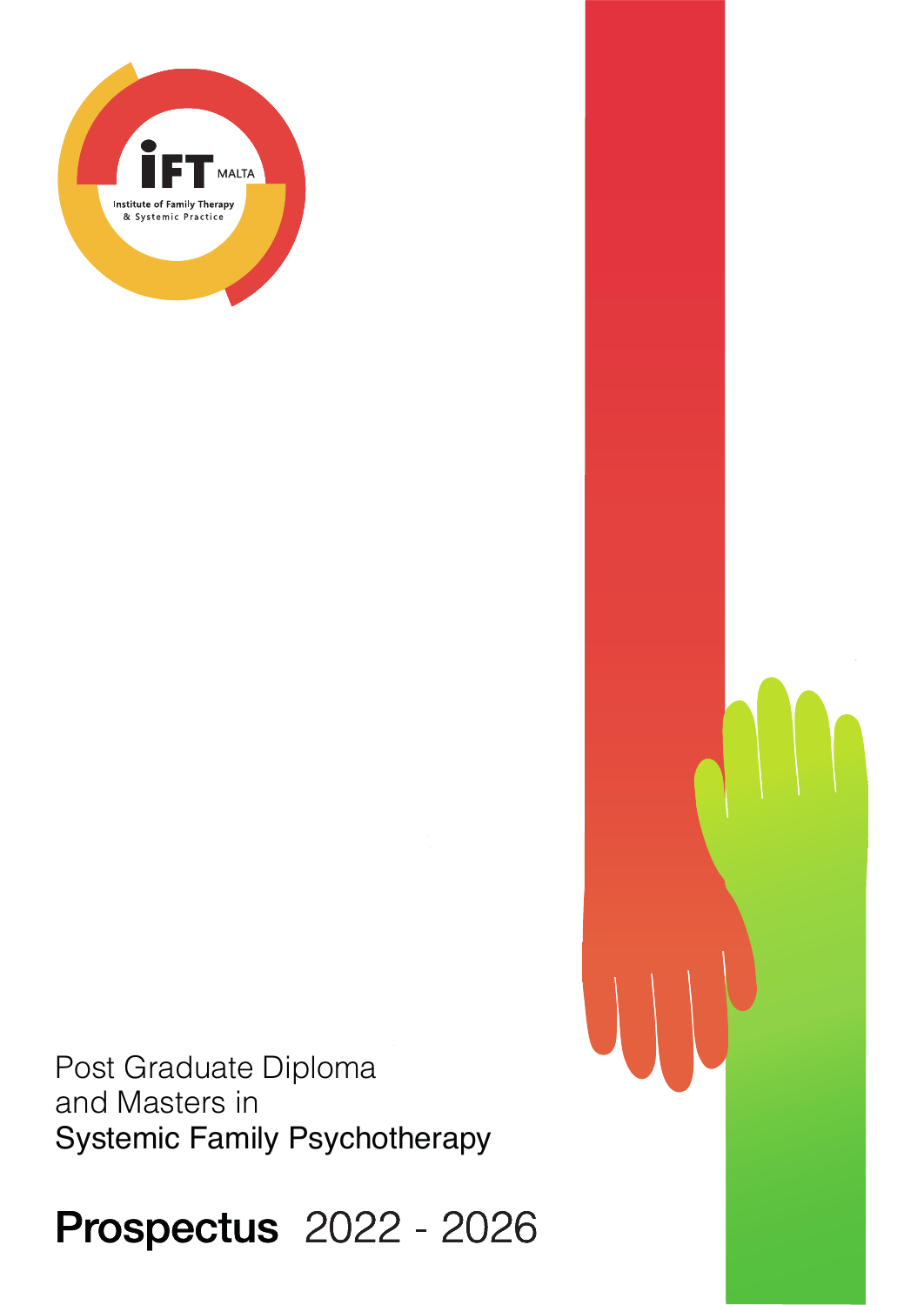# Welcome to the Institute of Family Therapy **Malta**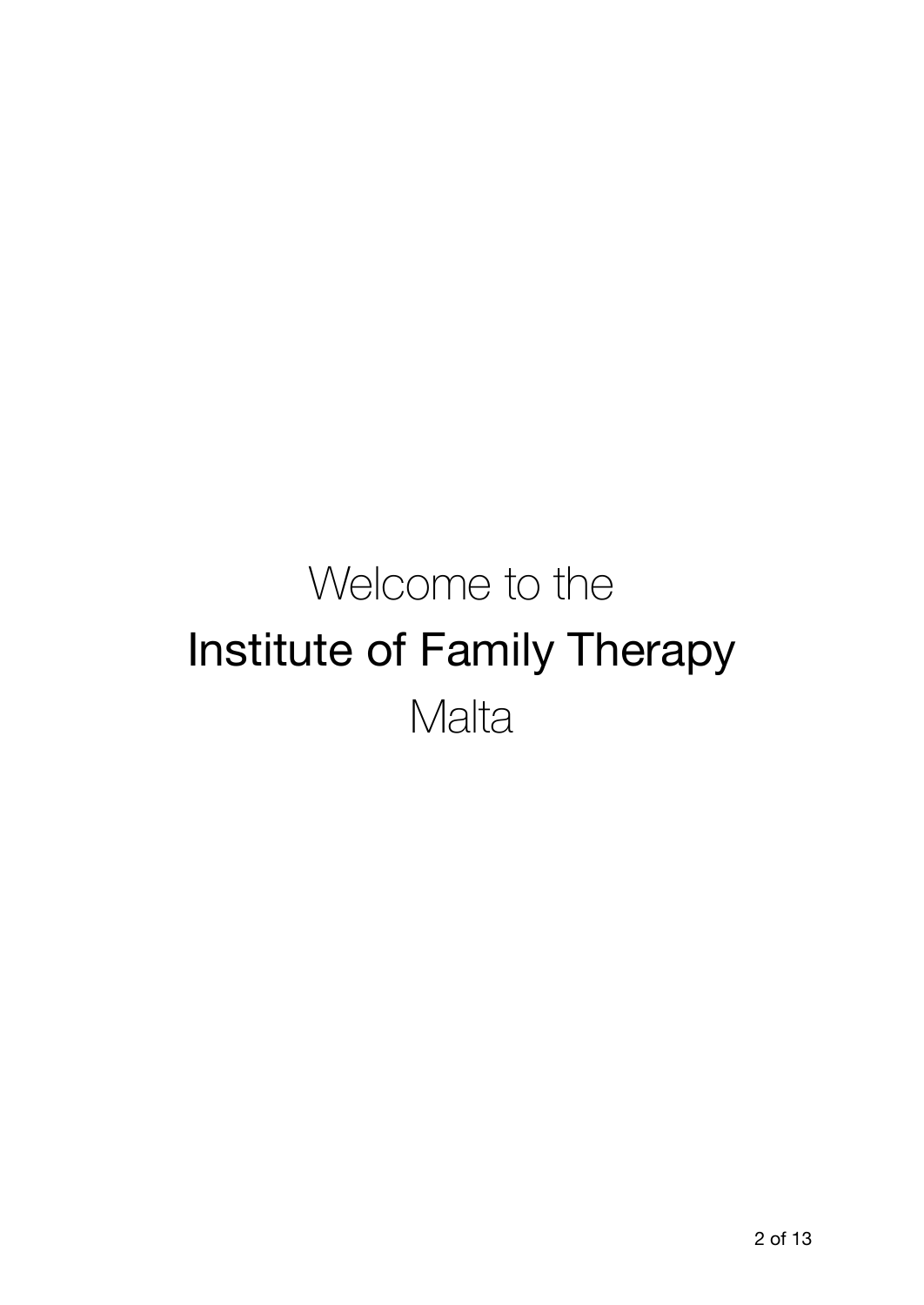# INTRODUCTION TO THE COURSE

*We would like to welcome you to the Institute of Family Therapy - Malta. We hope that this prospectus will answer most of your questions and helps you make this important decision in your life and career.*

The fundamental aim of the training is to expose trainees to a specialised training in the practice of evidence-based systemic psychotherapy. The training enables professionals from mental health, education, social work, psychology, youth studies, psychiatry, clergy, and related disciplines to build on their existing knowledge and skills and to develop an understanding of the theories informing family therapy and systemic practice, and translate them into effective systemic psychotherapy, thus enriching their role as mental health practitioners with individuals, couples, families, and organisations. An emphasis is placed on preparing students to adapt their practice to fit within a range of cultural, socio- economic and professional settings, both public and private. The training thus draws from a wide range of theoretical paradigms and practice approaches to enable students to meet the demands of working with a wide range of client groups in both adult and child focused settings.

The Masters in Systemic Family Psychotherapy is an advanced course that meets the practitioners' training criteria of the European Family Therapy Association and the International Family Therapy Association. Students can opt to sit for the first two years of the Masters and exit with a Post Graduate Diploma in systemic family psychotherapy. It is only upon completing the four years training that trainee will achieve the award of Masters in Systemic Family Psychotherapy. Only the Masters Award entitles the holder for application for warranting as Psychotherapist with the Psychotherapy Profession Board.

This is a Part Time training course and together, the Post Graduate Diploma and the Masters in Systemic Family Psychotherapy spread over four calendar years and are available for those working within a wide range of mental health, educational, legal, management. and other settings in the social sector. Teaching includes seminars, small group teaching, clinical skills development groups, and personal and professional development groups. Because of the nature of the course, there is ample contact with course staff and opportunities for individual support.

An emphasis is placed on preparing students to adapt their practice to fit within a range of cultural, socio-economic and professional settings, both public and private. The training draws from a wide range of theoretical paradigms and practice approaches to enable students to meet the demands of working with a wide range of client groups in both adult and child focused settings

Because this is a specialised training equipping trainees to engage with vulnerable clients, IFT-Malta reserves the right to pause or stop any trainee from pursuing their training should the continuation of such training be to the detriment of the trainees themselves, other trainees or clients involved.

Course fee for the Diploma is EURO 3,500 per year. Course fee for the Masters is EURO 7900 per year. This price is comprehensive and includes all your tuition, supervision, and library access. There are no other extra fees or hidden costs. Deposit payment is required upon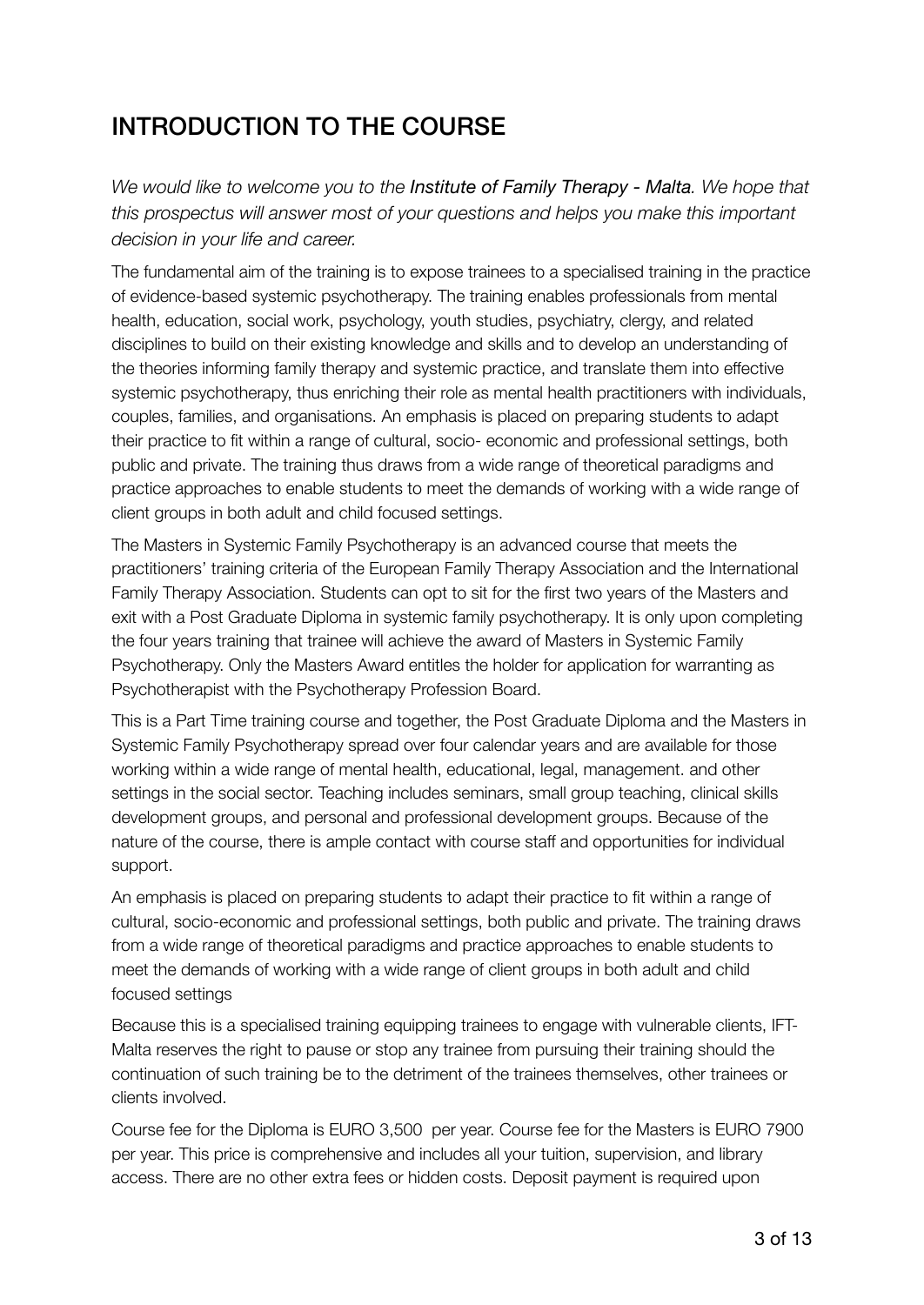acceptance on the course (see application form for details). Those applying for these programs will be eligible to apply for various government scholarship schemes when launched. Both Diploma and Masters training are included in the Get Qualified Scheme and can benefit from 70% refund after completion. Course payments are to be made in instalments as indicated upon acceptance.

This course is accredited by the Malta Further and Higher Education Authority and carries the Post Graduate Diploma in Systemic Family Psychotherapy (two years) and Masters in Systemic Family Psychotherapy (four years). This Award is issued by the Institute of Family Therapy - Malta and is a recognised Malta Qualifications Framework (MQF) Level 7 training. The MQF levelling is part of the European Qualification Framework (EQF) and thus the qualifications are recognised across Europe. The Institute of Family Therapy- Malta is a licensed Education and training provider (License no: 2001-TC-014) within the National Quality Assurance Framework for Further and Higher Education.

#### To apply please visit website www.ift-malta.com or enquire on info@ift-malta.com or +356 79663265.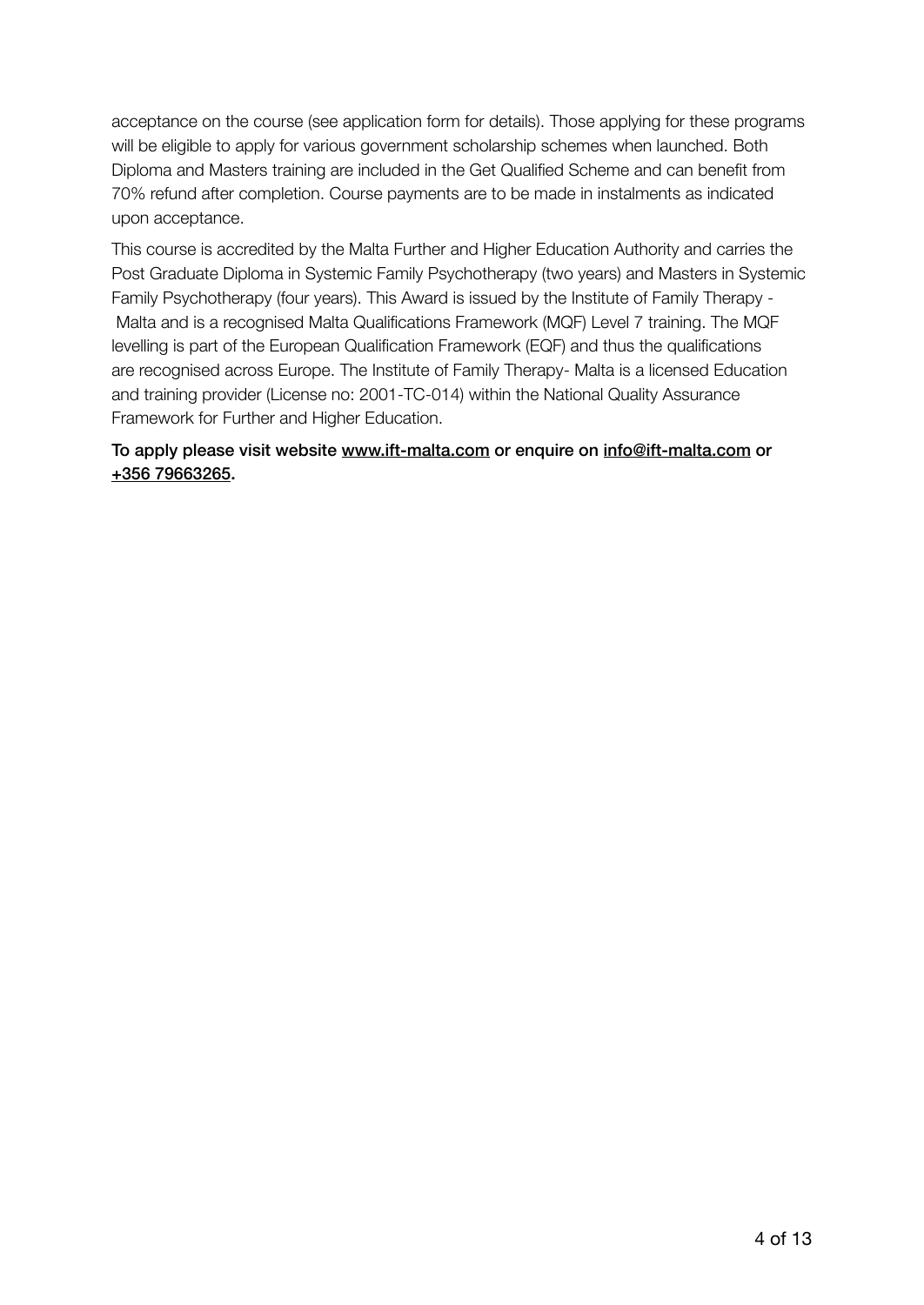# TRAINING AIMS

The Post Graduate Diploma in Systemic Family Psychotherapy has specific training aims which will he:

- Enabling trainees to obtain a broad spectrum of knowledge and understanding of theories informing clinical work with couples, families, and individuals.
- Enabling trainees to develop clinical skills to engage, assess, and intervene effectively with diverse client populations within a multidisciplinary setting.
- Enabling students to critically evaluate research and advanced scholarship in the field of family psychotherapy, and to conduct quality research therein.
- Empowering trainees towards increased self-reflexivity and enhanced relationship between the personal and the professional.
- Enabling students to integrate their learning into their own professional practice and to be able to consider evidence-based practice in developing appropriate and ethical interventions.

The Masters in Systemic Family Psychotherapy programme aims to enable students to continue building on existing knowledge, skills and experience in their respective field and to provide them with the opportunity to develop the competence to practice evidence based systemic family psychotherapy. Specifically, the training aims at:

- Training professionals as systemic psychotherapists.
- Enabling professionals to work systemically with individuals, couples, families and organisations.
- Equipping professionals as teachers of systemic principles and enable them to help other professionals to apply systemic concepts to their particular working context.
- Equipping professionals to become research practitioners.
- Training professionals towards reflexive practice.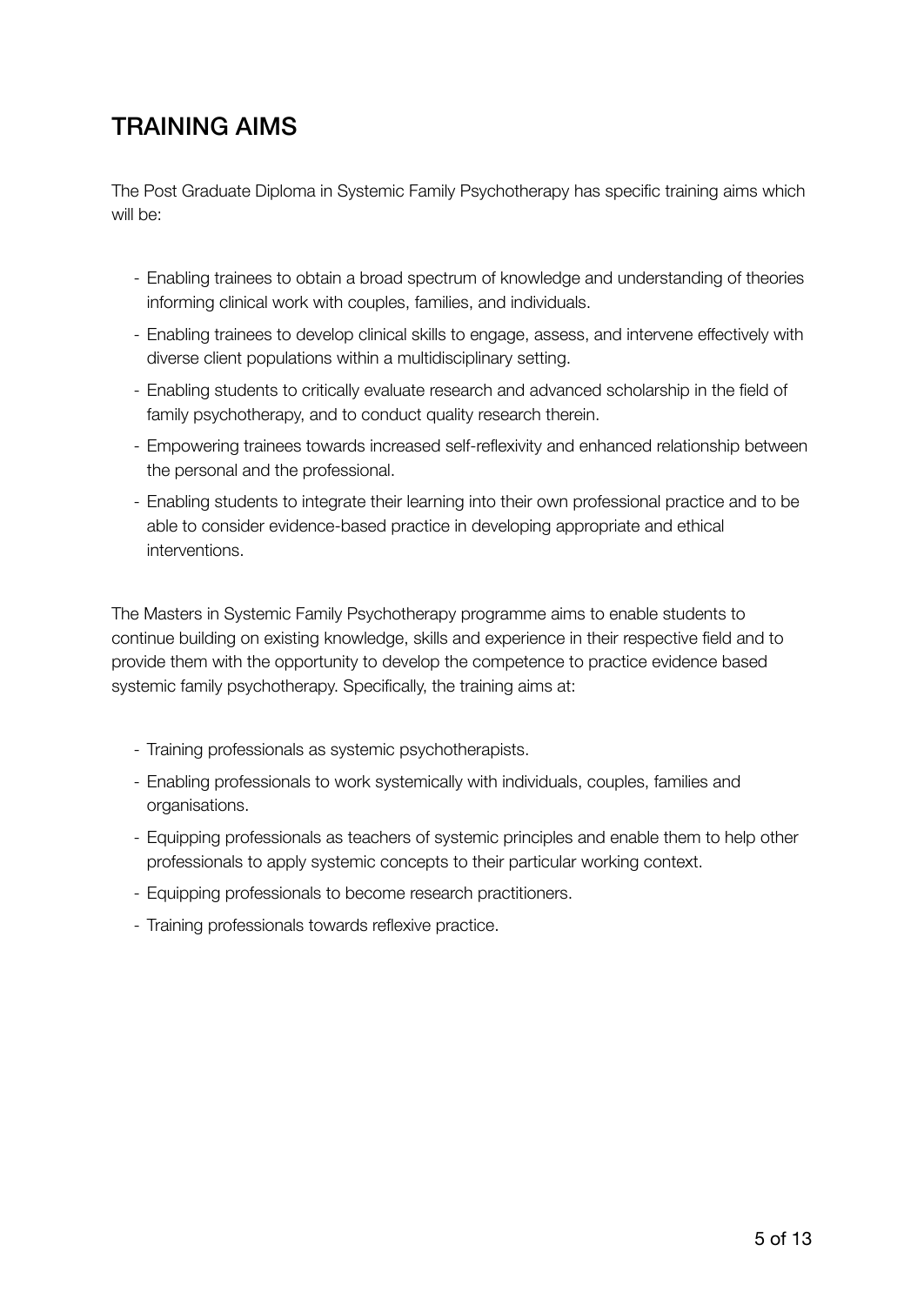# LEARNING OUTCOMES

At the end of the Post Graduate Diploma in Family Therapy trainees should be able to demonstrate by active participation, written projects and clinical case presentations that they meet the standard of competence required of a systemic family worker at intermediate level as recommended by the European Family Therapy Association and its code of ethical practice.

Upon completion of the Postgraduate Diploma, trainees shall have acquired the following knowledge and competencies:

- A good understanding of the historical development of systemic family therapy
- Knowledge of the different schools and theories of change within the systemic framework and able to take a critical approach to literature
- A basic understanding of the systemic epistemology
- Link the theory to their working context.
- Develop a comprehensive understanding of the self through self-reflexivity and its application to systemic family therapy
- Equip trainees with basic skills enabling them to assess personal value, knowledge, skills and competencies.
- Acquainted with systemic nature of problems and systemic methods used to resolve them
- Practice with developing a systemic conceptualisation of problems within their working context.
- Able to practice systemic skills and techniques within one's working context.
- Knowledge of the different research paradigms
- Acquaint themselves with a variety of research methods and able to apply them
- Well able to evaluate research papers

Upon completion of the Masters, trainees should have acquired:

- An ability to understand and explore the implications of adherence to EFTA's (European Family Therapy Association) Code of Ethics and Practice for both individuals and organisations in particular the implications for a commitment towards anti-discriminatory, culture, race, class, religion, sexual orientation, age, disability, and gender sensitive practice.
- Familiar with the Maltese legislation that regulates the psychotherapy profession
- The capacity to demonstrate an increased awareness of the systemic impact of the wider social context on self and client especially in respect of race, class, religion, culture, gender, sexual orientation, age and disability.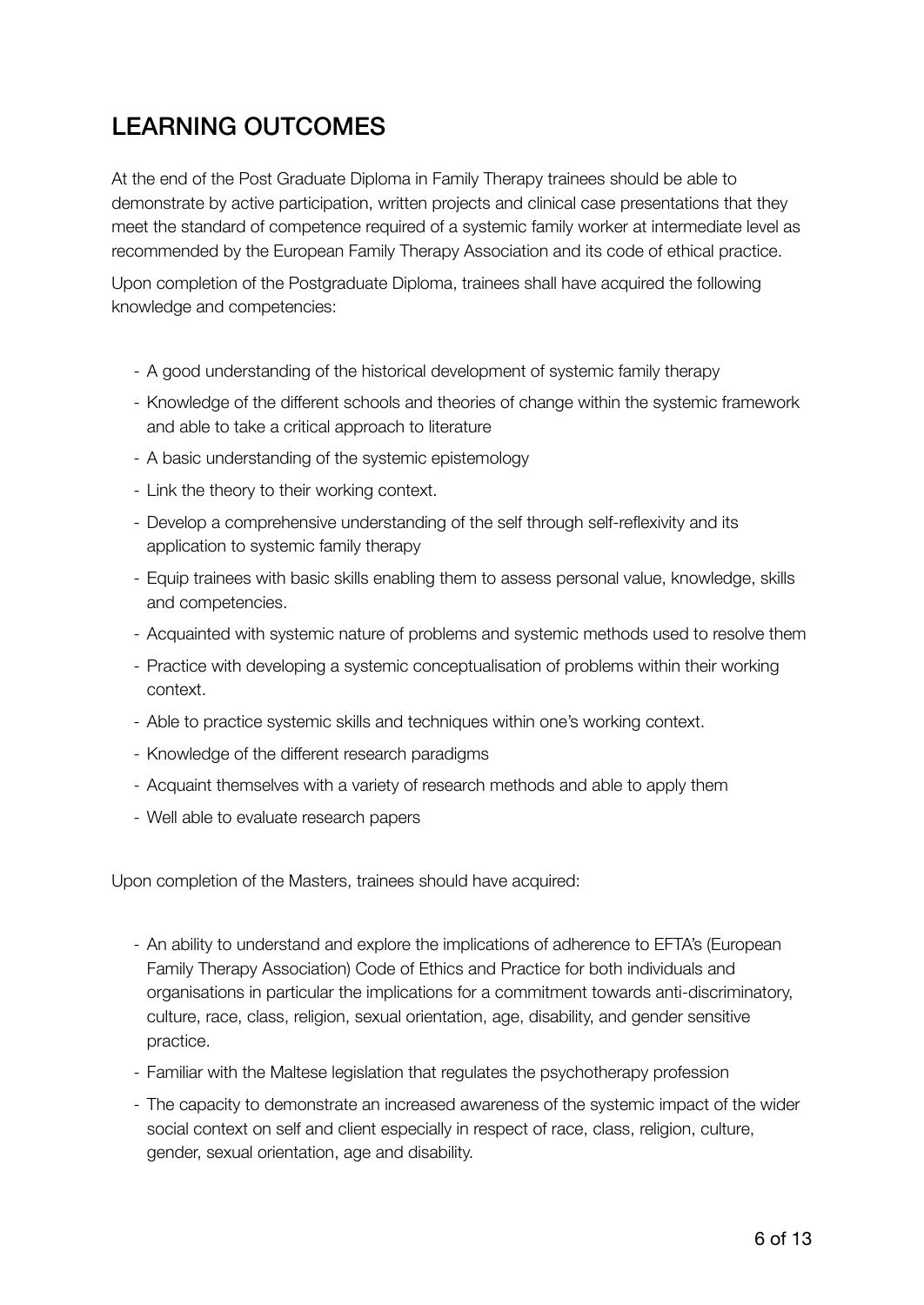- A basic understanding of the key theories in the Systemic Approach to family, couple, and other relationships problems and the ability to describe differences and similarities between approaches in systemic therapy including their respective theories of change and their specific techniques.
- The knowledge to locate family therapy within a historical context of a developing field as well as to contextualise family therapy within the broad context of therapeutic approaches and their continuous development.
- The knowledge and demonstration of the ability to use a wide spectrum of practice skills required to engage with a wide range of client groups and to work with them effectively using a variety of therapeutic models and therapeutic techniques within the systemic framework.
- The knowledge and demonstration of the application of systemic skills in their current work practice.
- To understand the role of systemic family therapy and other family interventions within a multidisciplinary team and the broader delivery of services to children, adults, couples and families' mental health.
- Knowledge about a range of seminal literature relating to family therapy and systemic practice and an ability to describe a range of systemic models, therapeutic approaches, and techniques, and give examples of their application to practice with different client needs.
- An ability to discuss systemic practice in oral and written form and to communicate clearly and unambiguously with both colleagues and non-colleagues, specialist and non-specialist audiences.
- An ability to describe and critique the concept of the family life cycle perspective and its application to different family forms including knowledge about the key developmental processes occurring within families, couples, individuals and organisations.
- An ability to use theory critically and to critically explore ideas, values, and their applicability to different individuals, couples, families and organisations.
- An ability to reflect on personal processes and their relevance to personal and professional development and clinical practice, as well as being able to account for the personal learning and relational changes trainees themselves undergo over time during the training, including the ability to consider their own personal, family and cultural experiences from a systemic perspective.
- Ability to demonstrate the achievement of an advanced standard of knowledge and its application to research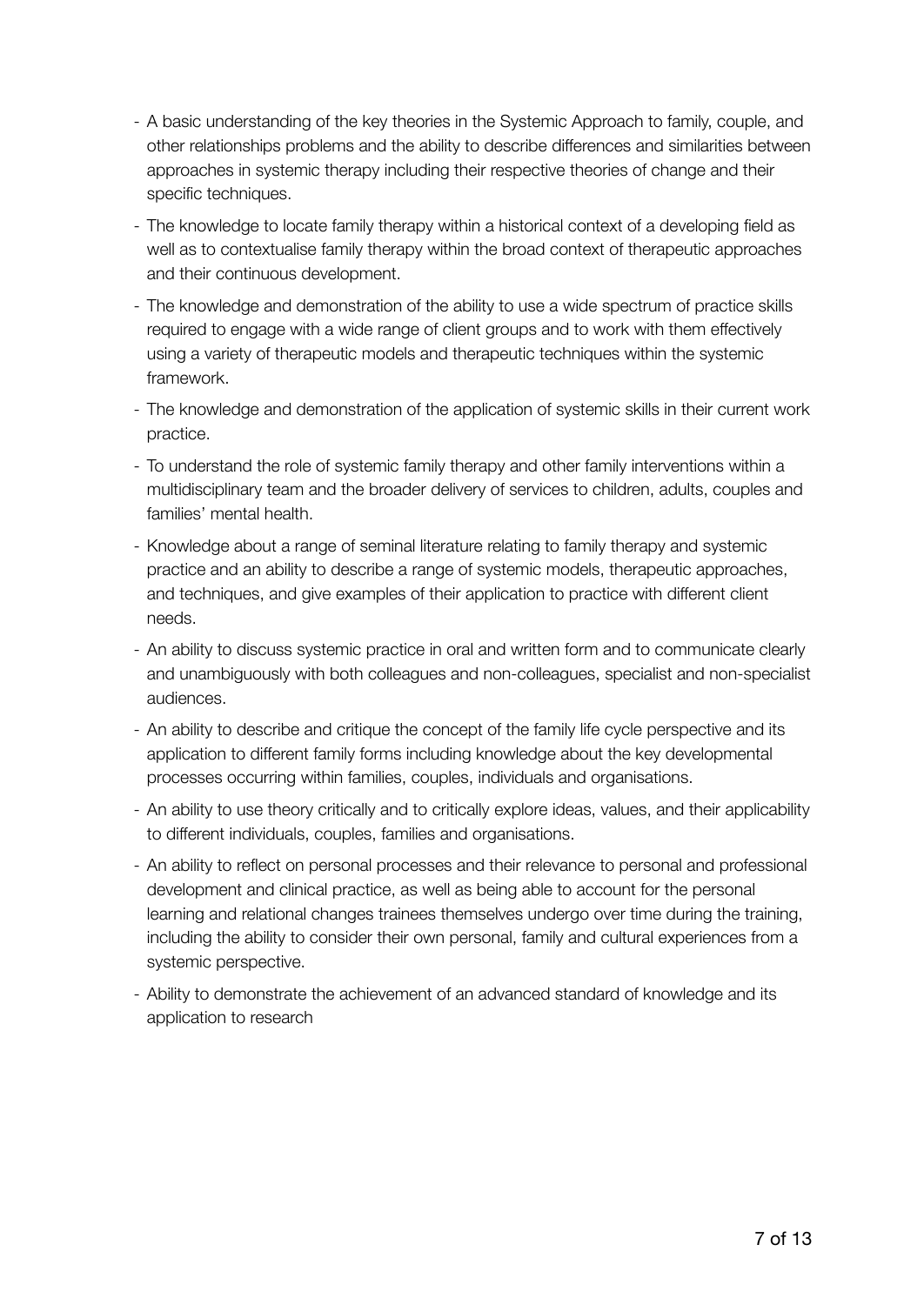# COURSE MODULES OVER THE FIVE YEARS

Reflecting the current understanding of what constitutes good training practice and in line with European criteria for good training, this training programme consists of fourteen modules (as indicated in the above table) representing the most indispensable areas of professional competence and personal development as Systemic Family Psychotherapists. The modules are the following:

#### Module/ Unit Title Compulsory or Elective ECTS Mode of **Teaching** Mode of **Assessment** Introduction to Systemic Family Therapy: History & **Development** Compulsory 10 Lectures, Role Playing, Video **Presentations Discussion Participation** 50% 2000 word Assignment 50% Personal & Professional Protessional Compulsory 5 Lectures, Role Plays, Video **Presentations** Written Reflective **Assignment** 2500 words 100% Basic Clinical Skills & **Systemic Competences** Compulsory 10 Lecture, Role Plays, Video Review, Video Presentations, Experiential/ **Practice** workshops, Clinical Reflexivity **Groups** Critical reflexive analysis of a Role Play 3000 words 100% Research Practices Compulsory 5 Lectures, Research Reviews, Peer Discussion, **Presentations** Developing a 3000 word evaluative critique of a Research Paper chosen from a proposed selection offered by tutor

#### Post Graduate Diploma — Year 1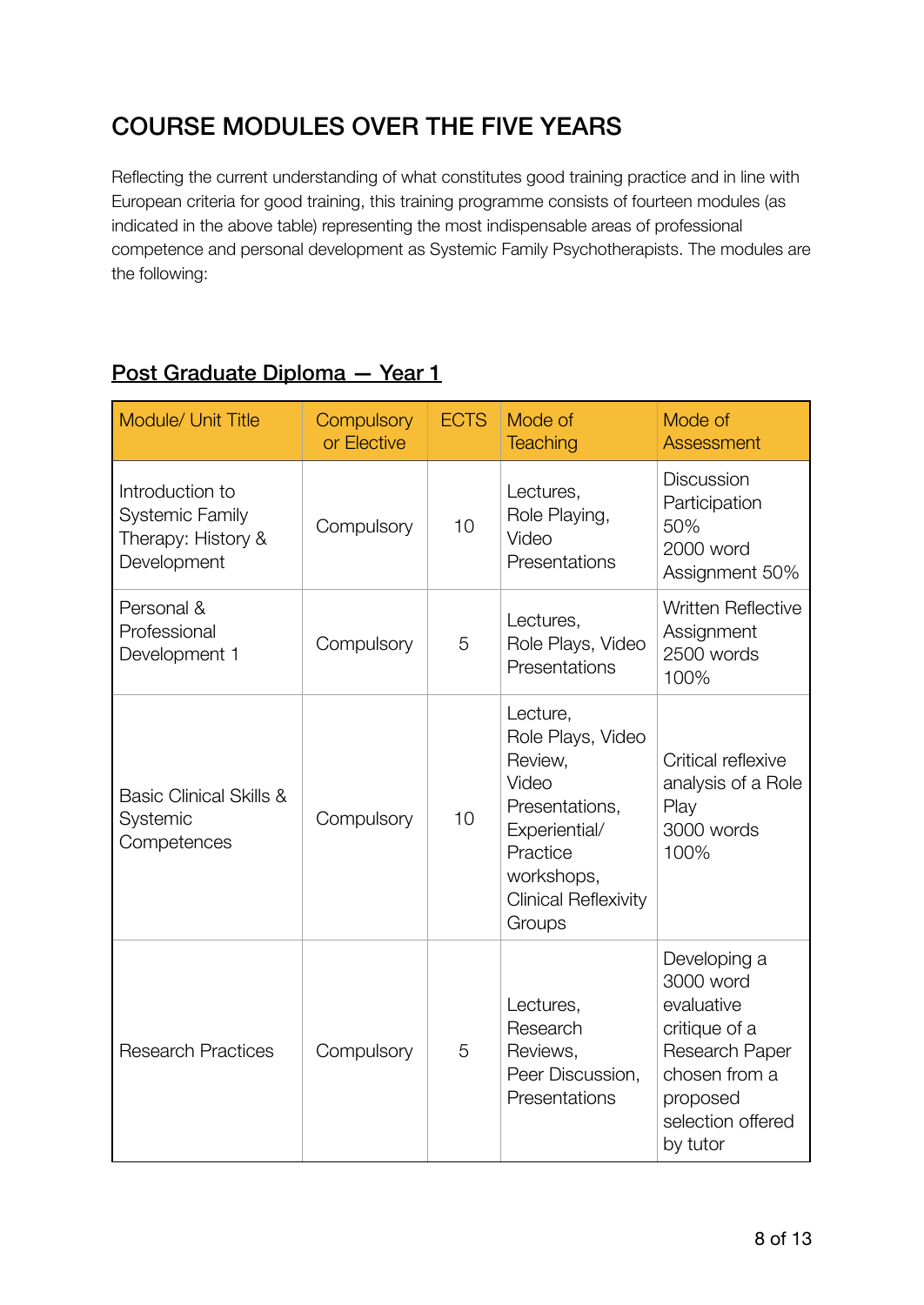# Post Graduate Diploma — Year 2

| Module/ Unit Title                                          | Compulsory<br>or Elective | <b>ECTS</b> | Mode of<br><b>Teaching</b>                                                                                                                                    | Mode of<br>Assessment                                                                                                                                                       |
|-------------------------------------------------------------|---------------------------|-------------|---------------------------------------------------------------------------------------------------------------------------------------------------------------|-----------------------------------------------------------------------------------------------------------------------------------------------------------------------------|
| Contemporary<br>Models of Systemic<br>Family Therapy        | Compulsory                | 10          | Lectures,<br>Role Plays,<br>Video<br>Presentations                                                                                                            | <b>Discussion</b><br>Participation<br>50%<br>Assignment<br>50%                                                                                                              |
| Personal &<br>Professional<br>Development 2                 | Compulsory                | 5           | Lectures,<br>Role Plays,<br>Video<br>Presentations                                                                                                            | Written<br>Assignment<br>(1500 words)<br>50%<br>Creative<br>preparation and<br>Presentation of<br>PPD Journey<br>50%                                                        |
| <b>Advanced Clinical</b><br><b>Skills &amp; Competences</b> | Compulsory                | 10          | Lecture, Role<br>Plays, Video<br>Review, Video<br>Presentations,<br>Experiential/<br>Practice<br>workshops.<br>Clinical<br>Reflexivity<br>Groups<br>workshops | Video<br>presentation with<br>critical analysis<br>50%<br>Retrospective<br>Reflexive<br>Analysis<br>of the<br>presentation<br>process and<br>content<br>(1500 words)<br>50% |
| Qualitative &<br>Systemic Research<br>Practices             | Compulsory                | 5           | Clinical<br>Reflexivity<br>Groups                                                                                                                             | Written 2000<br>word Research<br>Proposal<br>50%<br>Presentation of<br>Research to<br>peers and tutors<br>50%                                                               |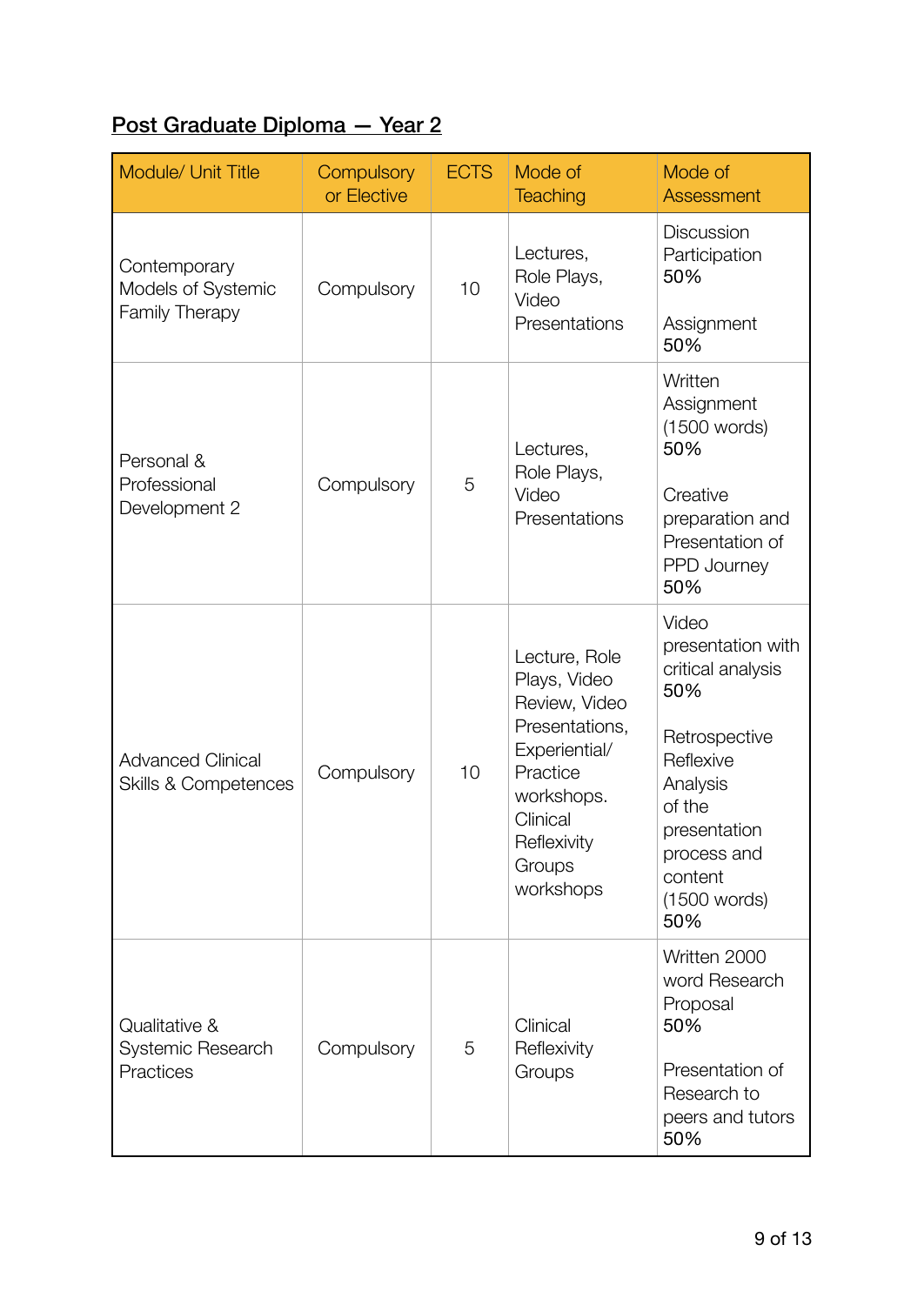#### Masters - Year 3

| <b>Module/ Unit Title</b>                                                            | Compulsory<br>or Elective | <b>ECTS</b> | Mode of<br><b>Teaching</b>                                                                                                             | Mode of<br><b>Assessment</b>                                                                          |
|--------------------------------------------------------------------------------------|---------------------------|-------------|----------------------------------------------------------------------------------------------------------------------------------------|-------------------------------------------------------------------------------------------------------|
| <b>Special Populations</b><br>and Themes in Family<br>Therapy & Systemic<br>Practice | Compulsory                | 5           | Lectures,<br>Role Plays,<br>Video<br>Presentations                                                                                     | 1500 Written<br><b>Critical Review</b><br>50%<br>Lecture/<br>Presentation of<br>Selected Topic<br>50% |
| PPD <sub>3</sub>                                                                     | Compulsory                | 5           | Lectures,<br>Role Plays,<br>Video<br>Presentations                                                                                     | <b>Written PPD</b><br>Portfolio<br>(3000 words)<br>100%                                               |
| Core Practicum 1                                                                     | Compulsory                | 10          | Involves the<br>practice of<br>reflexive practice<br>under in a team<br>of 3 students<br>supervised live<br>by an expert<br>supervisor | Reflexive<br>Evaluative<br>Analysis journal<br>(3000 words)<br>100%                                   |
| Systemic & Cultural<br>Perspectives on<br>Mental Health &<br><b>Mental Illness</b>   | Compulsory                | 5           | Lectures,<br>Research<br>Reviews, Peer<br>Discussion,<br>presentations                                                                 | <b>Position Paper</b><br>(1500 word)<br>50%<br>Presentation to<br>colleagues and<br>tutors<br>50%     |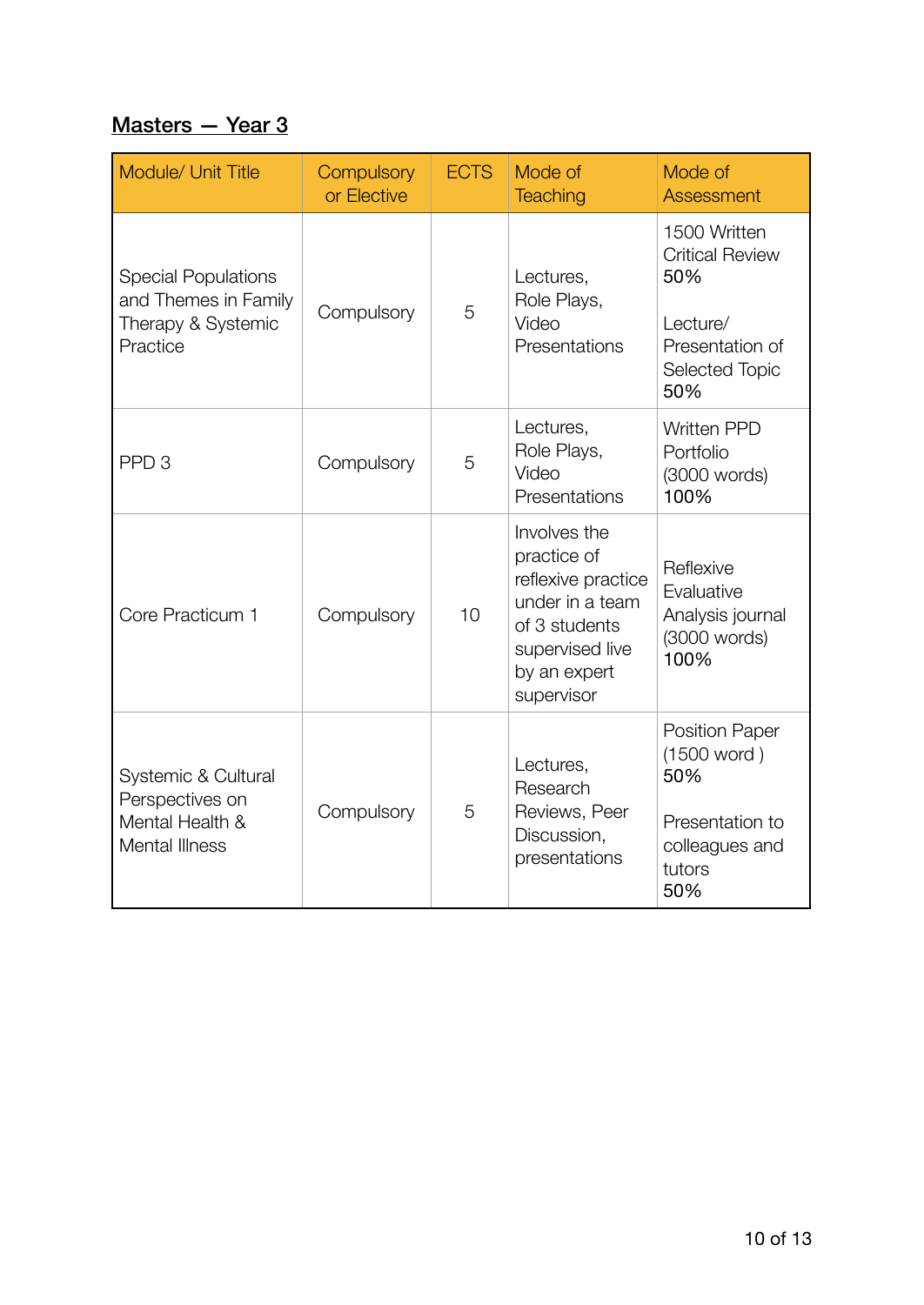#### Masters - Year 4

| <b>Module/ Unit Title</b>                                                                                                                             | <b>Compulsory</b><br>or Elective | <b>ECTS</b> | Mode of<br><b>Teaching</b>                                                                                                                         | Mode of<br>Assessment                                                                                                                                 |
|-------------------------------------------------------------------------------------------------------------------------------------------------------|----------------------------------|-------------|----------------------------------------------------------------------------------------------------------------------------------------------------|-------------------------------------------------------------------------------------------------------------------------------------------------------|
| Core Practicum 2                                                                                                                                      | Compulsory                       | 10          | Involves the<br>practice of<br>reflexive practice<br>under in a team<br>of 3 students<br>supervised live<br>by an expert<br>supervisor             | Video<br>presentation with<br>Critical and<br>Reflexive analysis<br>of Therapy<br>Session with real<br>clients in front of<br>examining panel<br>100% |
| Dissertation (Work on<br>the dissertation is<br>expected to start in<br>the third year of<br>studies and continues<br>up to the end of the<br>course) | Compulsory                       | 25          | Lecture,<br>Discussion, Data<br>Gathering,<br>Presentations,<br>Research<br>Supervision, Log<br>Keeping, Peer<br>Group<br>Discussion and<br>Review | Research<br><b>Dissertation</b><br>(12000 words)<br>100%                                                                                              |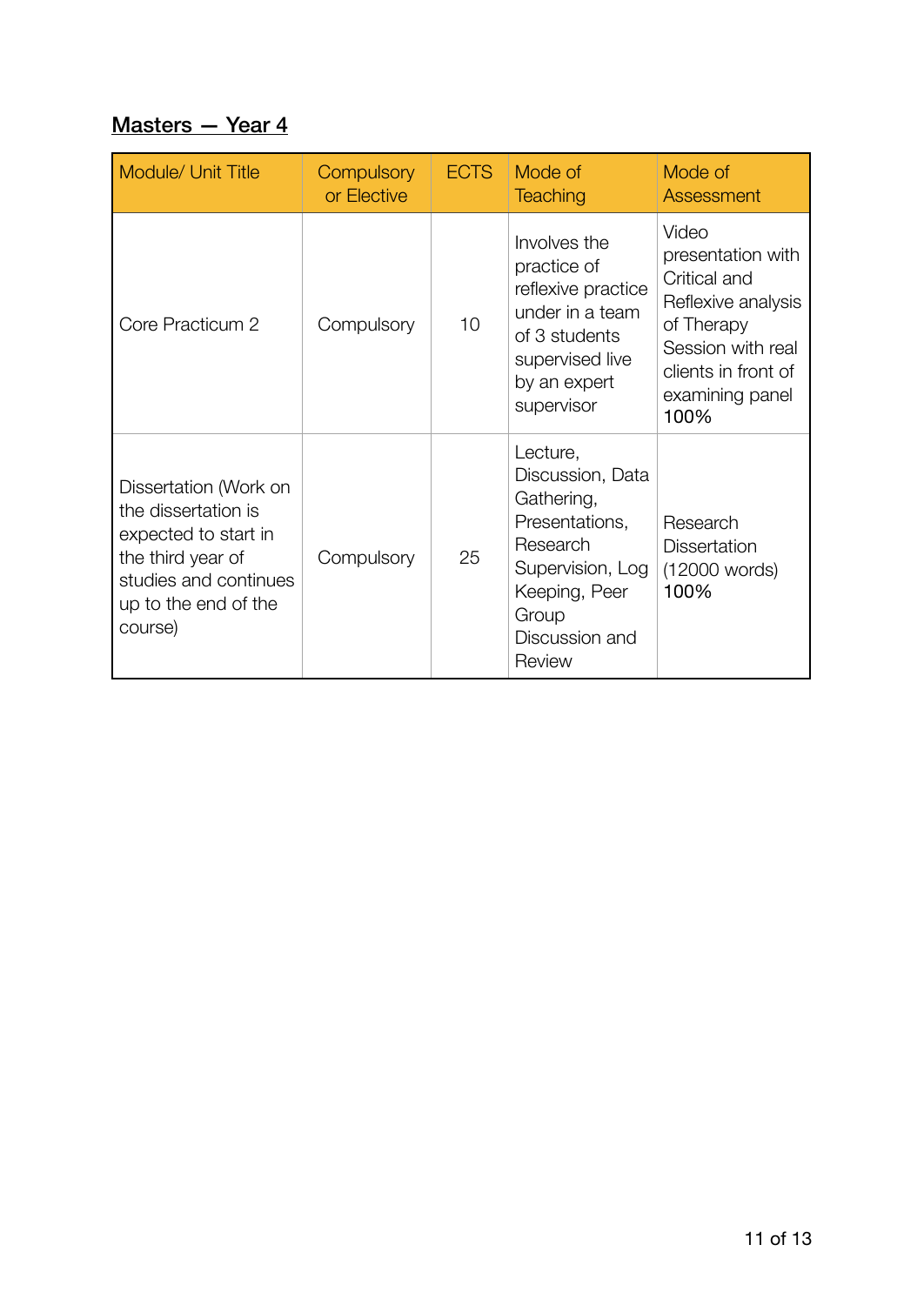## ENTRY REQUIREMENTS

The Masters level training aims to meet the needs of a broad range of professionals with relevant backgrounds such as nursing, social work, psychology, psychiatry, teaching, counselling, human resources, management, etc.

Entry to PG Diploma training requires applicants to present:

- A relevant professional training, or an equivalent 1st degree in a human sciences subject
- A Curriculum Vitae
- A recent reference letter
- An original and recent copy of a clean Police Conduct Certificate.

In order to maximise access to training in systemic practice entry to Masters training requires applicants to present:

- A relevant professional training, or an equivalent 1st degree in a human sciences subject
- An opportunity to apply systemic ideas to a current work setting (Students may need to find other opportunities, perhaps on a placement basis. Assistance will be given to find alternative placements if needed.)
- Post Graduate Diploma in Systemic Family Psychotherapy IFT-Malta
- A Curriculum Vitae
- A recent reference letter
- An original and recent copy of a clean Police Conduct Certificate.

All applicants for the training will be interviewed.

### STAFF STRUCTURE

#### Core Tutors

Dr. Charlie Azzopardi B.psy.(Hons.) M.Sc. (UOL) Doct. Sys. Psych. (UEL)

Ms. Karen Bishop B.Psy. (Hons.), M.Sc. (UEL)

Ms. Yanica Richards Chircop B.Psy. (Hons.), M. Sys. Psych. (IFT-Malta)